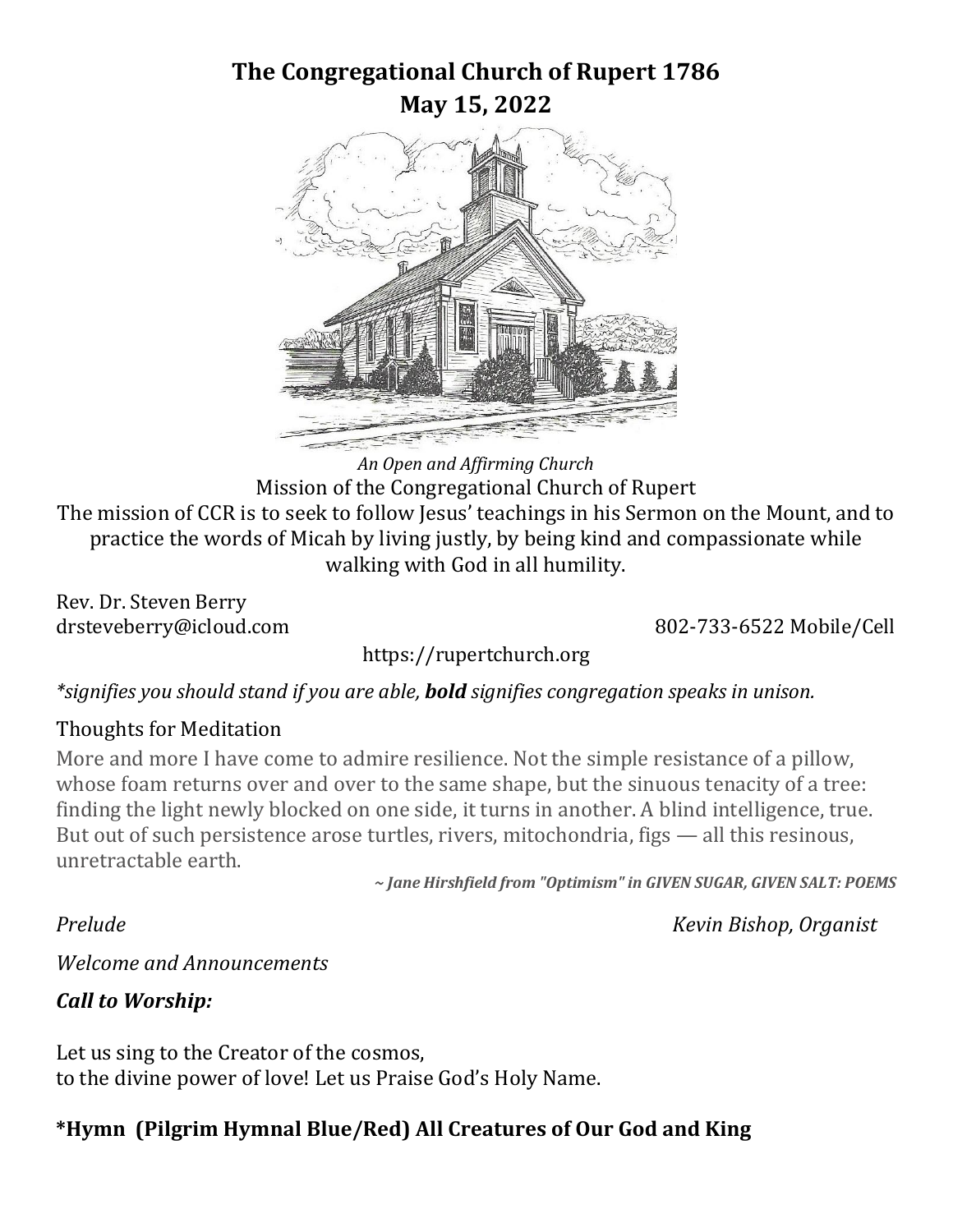#### **Psalm 148 ( In Unison)**

**Praise the LORD! Praise the LORD from the heavens; praise him in the heights! Praise him, all his angels; praise him, all his host! Praise him, sun and moon; praise him, all you shining stars!**

**Praise him, you highest heavens, and you waters above the heavens! Let them praise the name of the LORD, for he commanded and they were created. He established them forever and ever; he fixed their bounds, which cannot be passed. Praise the LORD from the earth, you sea monsters and all deeps, fire and hail, snow and frost, stormy wind fulfilling his command! Mountains and all hills, fruit trees and all cedars! Wild animals and all cattle, creeping things and flying birds! Kings of the earth and all peoples, princes and all rulers of the earth! Young men and women alike, old and young together! Let them praise the name of the LORD, for his name alone is exalted; his glory is above earth and heaven. He has raised up a horn for his people, praise for all his faithful, for the people of Israel who are close to him. Praise the LORD!**

Silence Time with Children **Sharing of Joys and Concerns**  Pastoral Prayer The Lord Be with you, **And also with you.** Let us Pray.

**Please keep the following in prayer** (In your mercy. **Lord, hear our prayer**)**:**

Ellen, Dodi, Elizabeth, John, Jack, Kinsley, Clary, Dan H., Loretta R., Nicole & Ethan Croff, Donna & Axel, Marietta, Jennie & Jeff Gould, Chuck Gaiotti, Harry Tveter, Eva Marchand, Lu F., Norma & Joe Will, Gwen, Sue & Rod, Evan L., Diane L., Don Lewis, Rhonda, Ed B., Jessi Webb & Glenn LaPlante, Willie Steel, Jane & John LoBrutto, Brian, Elizabeth L., Changwa & Sam Koo, Bob Ebling, Karen & Jim E., Kelly & Family, the people of Ukraine. The people of Yemen. We pray for the end of wars.

#### **Lord's Prayer**

**Our Father, who art in heaven, hallowed be thy Name. Thy Kingdom come, Thy will be done on earth, as it is in heaven. Give us this day our daily bread. And forgive us our sins, as we forgive those who sin against us. And lead us not into temptation, but deliver us from evil. For thine is the kingdom, the power, and the glory, Forever and ever. Amen.**

#### **Offertory**

**Doxology Praise God from whom all blessings flow, Praise God all creatures here below, Praise God above, Ye Heavenly Host, Praise Father, Son and Holy Ghost. Amen** (T*une: Old Hundredth from "Genevan Psalter", 1551*)

Dedication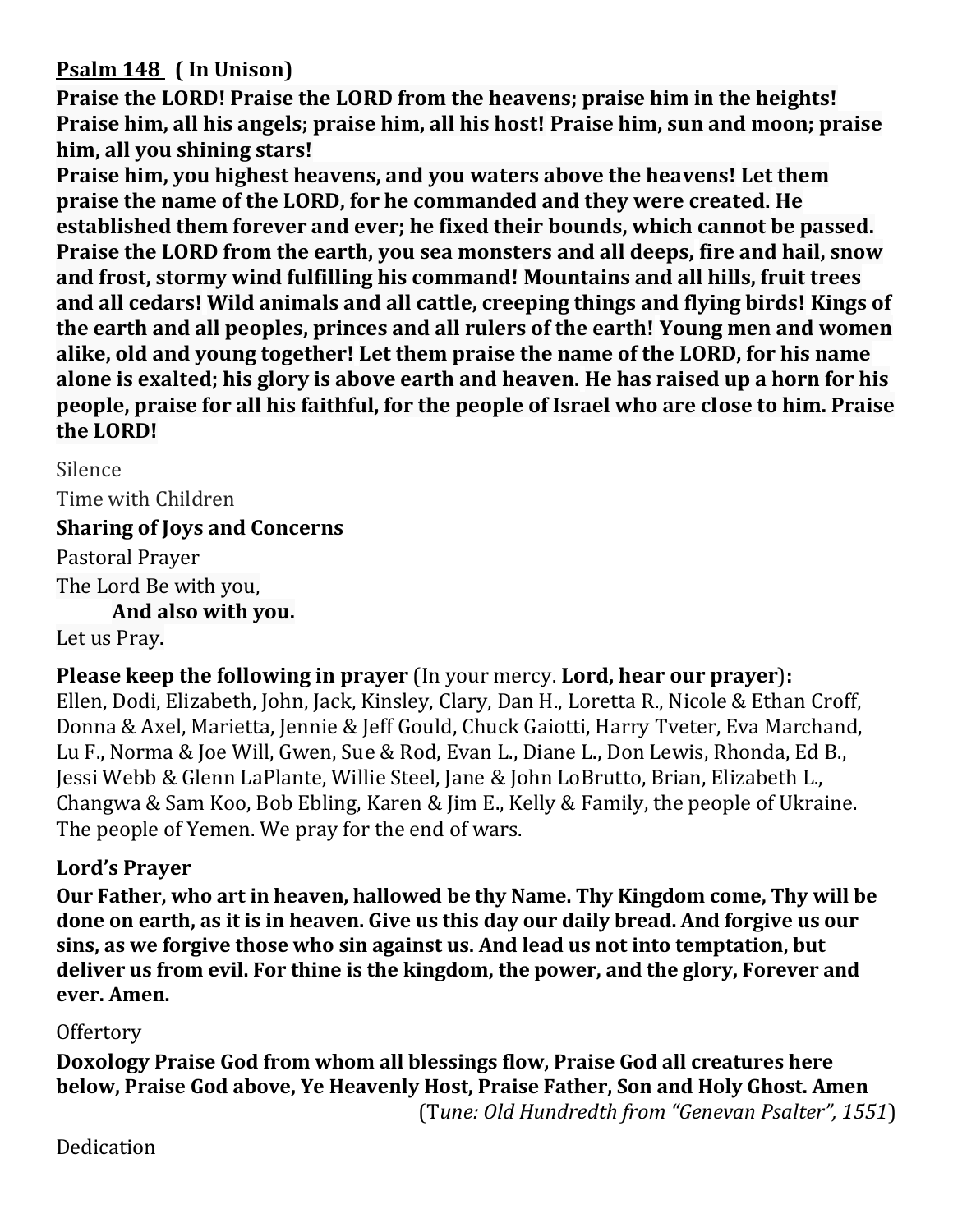# *Scripture*  **Acts 11: 1-18**

Now the apostles and the believers who were in Judea heard that the Gentiles had also accepted the word of God. So when Peter went up to Jerusalem, the circumcised believers criticized him, saying, "Why did you go to uncircumcised men and eat with them?" Then Peter began to explain it to them, step by step, saying, "I was in the city of Joppa praying, and in a trance I saw a vision. There was something like a large sheet coming down from heaven, being lowered by its four corners; and it came close to me. As I looked at it closely I saw four-footed animals, beasts of prey, reptiles, and birds of the air. I also heard a voice saying to me, 'Get up, Peter; kill and eat.' But I replied, 'By no means, Lord; for nothing profane or unclean has ever entered my mouth.' But a second time the voice answered from heaven, 'What God has made clean, you must not call profane.' This happened three times; then everything was pulled up again to heaven.

At that very moment three men, sent to me from Caesarea, arrived at the house where we were. The Spirit told me to go with them and not to make a distinction between them and us. These six brothers also accompanied me, and we entered the man's house. He told us how he had seen the angel standing in his house and saying, 'Send to Joppa and bring Simon, who is called Peter; he will give you a message by which you and your entire household will be saved.'

And as I began to speak, the Holy Spirit fell upon them just as it had upon us at the beginning. And I remembered the word of the Lord, how he had said, 'John baptized with water, but you will be baptized with the Holy Spirit.'

If then God gave them the same gift that he gave us when we believed in the Lord Jesus Christ, who was I that I could hinder God?" When they heard this, they were silenced. And they praised God, saying, "Then God has given even to the Gentiles the repentance that leads to life."

# *Gospel*

# **John 13:31-35**

When he had gone out, Jesus said, "Now the Son of Man has been glorified, and God has been glorified in him.

If God has been glorified in him, God will also glorify him in himself and will glorify him at once. Little children, I am with you only a little longer. You will look for me; and as I said to the Jews so now I say to you, 'Where I am going, you cannot come.' I give you a new commandment, that you love one another. Just as I have loved you, you also should love one another. By this everyone will know that you are my disciples, if you have love for one another."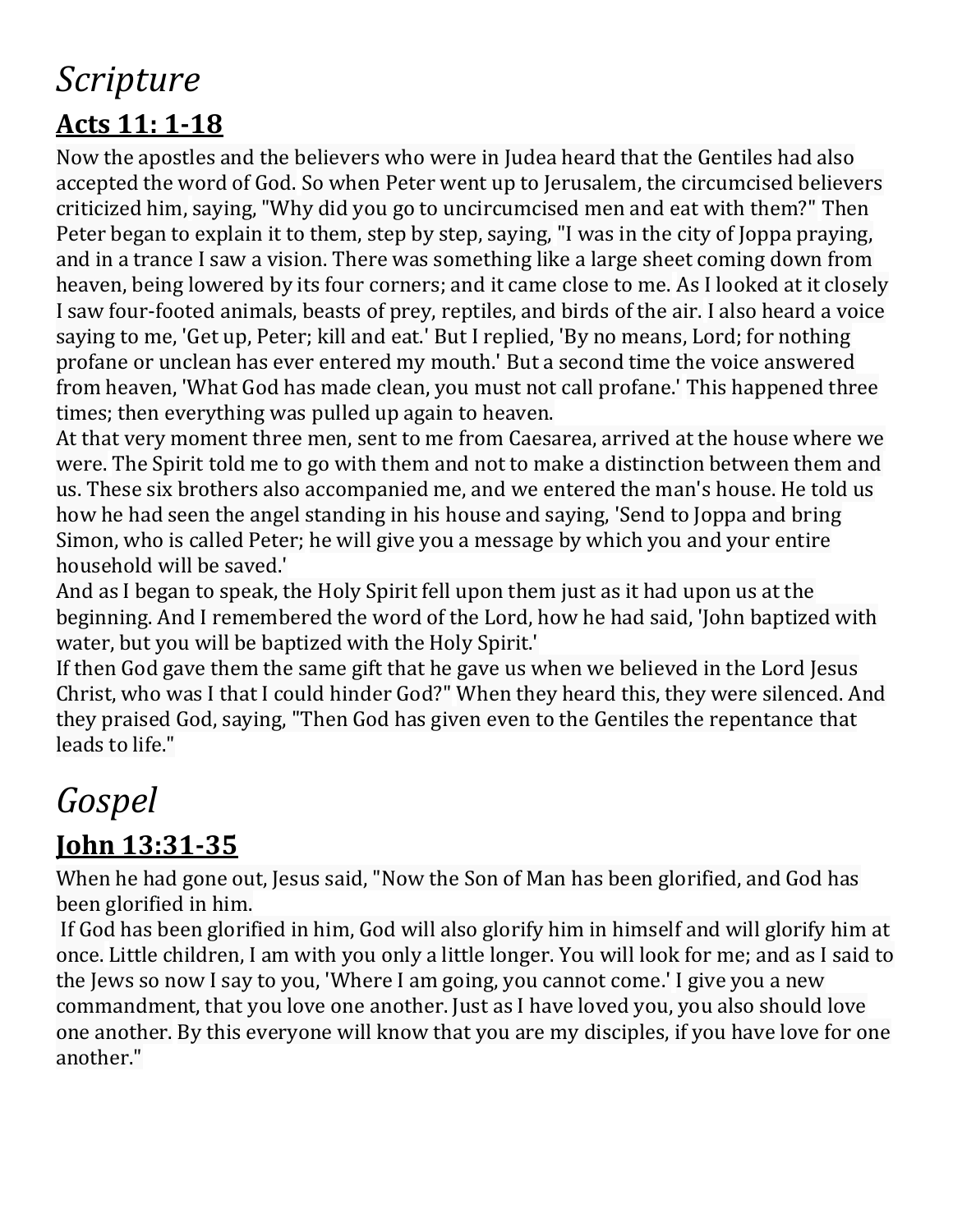## **Revelation 21:1-6**

Then I saw a new heaven and a new earth; for the first heaven and the first earth had passed away, and the sea was no more. And I saw the holy city, the new Jerusalem, coming down out of heaven from God, prepared as a bride adorned for her husband. And I heard a loud voice from the throne saying, "See, the home of God is among mortals. He will dwell with them as their God; they will be his peoples, and God himself will be with them; he will wipe every tear from their eyes. Death will be no more; mourning and crying and pain will be no more, for the first things have passed away." And the one who was seated on the throne said, "See, I am making all things new." Also he said, "Write this, for these words are trustworthy and true." Then he said to me, "It is done! I am the Alpha and the Omega, the beginning and the end. To the thirsty I will give water as a gift from the spring of the water of life.

#### **\*HYMN #267 (Pilgrim Hymnal) Glorious Things of Thee Are Spoken**

**Message** The Good News for All People Rev. Dr. Steve Berry

#### **\*Hymn: #12 (NCH/Black) I Sing the Mighty Power of God**

*Benediction* 

*Postlude:* (It is our custom to remain seated during the Postlude) Kevin Bishop 

The Congregational Church of Rupert's faith and covenant is expressed as follows: "Surrounded as we are by field and forest, our faith and covenantal mission is a call to care for our earthly home, to honor our habitat and all our relations. We remain open to the ways God imparts insight through the Bible; God's blessed Word of Truth, through ancient wisdom, scientific insight, the natural world and religious experience. This we do *pro gloria Deo* (for the glory of God), for our spiritual and personal growth; and increase in all graces. We seek to live a nonviolent life and work toward justice in the spirit of Jesus within the context of community. We believe that each member shall have the undisturbed right to follow the Word of God according to the dictates of his or her own conscience under the enlightenment of the Holy Spirit. We accept our personal responsibility to nurture our individual faith as well as the call to share such faith insights humbly and lovingly with others in community. We are prompted to move forward into a time of greater inclusivity and love as we seek to welcome people of other traditions and faith experiences. So, that in the 21st Century, we may "raise up the foundations of many generations" (Isaiah 58:12) and that we may, as a people, grasp Jesus' words "that we may all be one." (John 17:21)